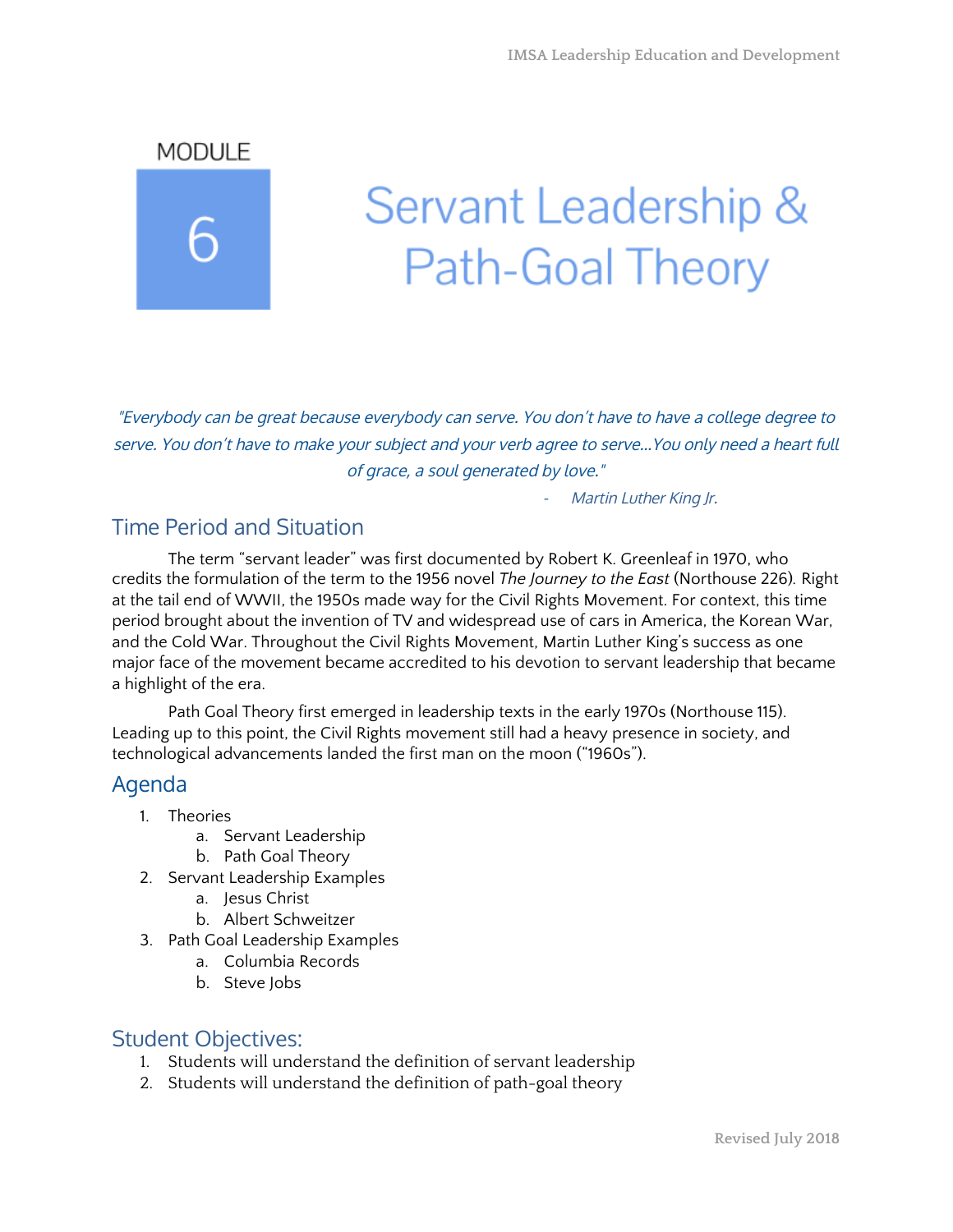## **Theories**

- 1. Servant Leadership
	- a. Leadership based on putting the needs of the followers first and emphasizing follower development instead of focusing on oneself. Servant leaders are ethical and seek to serve the greater good (Northouse 225-226).
	- b. In *The Journey to the East*, a servant accompanies a group of travelers. The servant does their chores and boosts moral through song. Although on the surface the servant does not seem crucial, when the servant becomes lost, the travelers become disordered and abandon the journey, showing how the servant was leading the group through his selfless care of the travelers (Northouse 227).
	- c. Model of Servant Leadership (Northouse 232)



SOURCE: Adapted from Liden, R. C., Panaccio, A., Hu, J., & Meuser, J. D. (2014). Servant leadership: Antecedents, consequences, and contextual moderators. In D. V. Day (Ed.), The Oxford handbook of leadership and organizations. Oxford, England: Oxford University Press; and van Dierendonck, D. (2011). Servant leadership: A review and syntheses. Journal of Management, 37(4), 1228-1261.

- 2. Path Goal Leadership
	- a. Path Goal theory puts and emphasis on the leader's style, characteristics of followers, and the setting. The leader focuses on how they providing elements they think the followers could use to better attain their goals (Northouse 115-116).
	- b. Model of Path-Goal Theory (Northouse 116)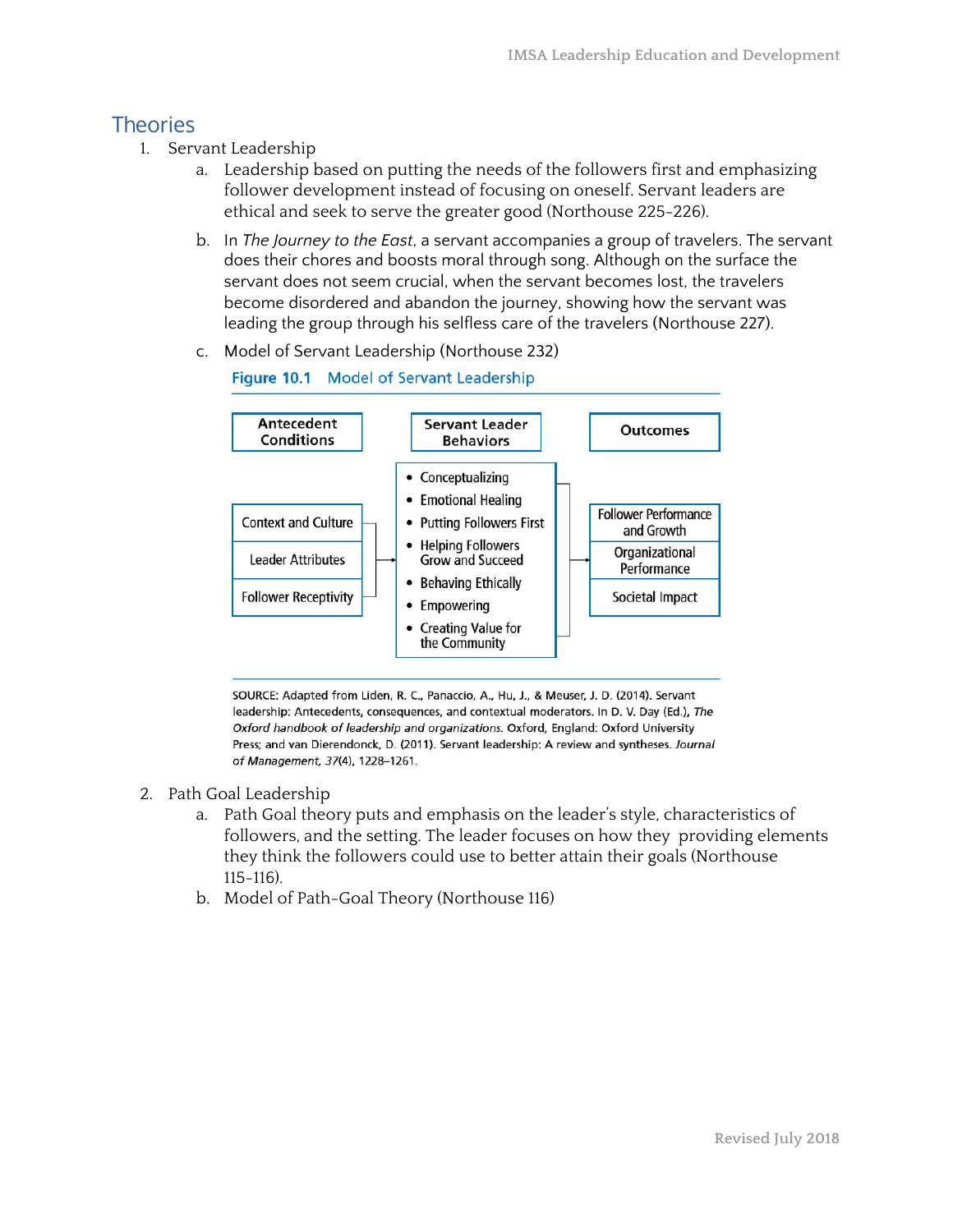

#### Figure 6.1 The Basic Idea Behind Path-Goal Theory

- c. Within Path Goal, leader behavior is divided into four categories: directive, supportive, participative, and achievement oriented. The outcome of the followers depends on the leader's behavior (Northouse 117).
	- i. Directive: leader gives instructions, expectations, how to do it, and time constraints. Leader sets clear standards, rules, and regulations (Northouse 117).
	- ii. Supportive: leader goes out of their way to make work pleasant for the followers, treat followers as equals, and strive to be friendly and approachable (Northouse 117-118).
	- iii. Participative: followers are heavily involved in decision making. lLeader consults with followers, consider follower ideas and opinions, and integrates suggestions (Northouse 118).
	- iv. Achievement Oriented: leader encourage followers to perform at the highest level by establishing high standards and showing confidence that followers are capable of achieving those high standards (Northouse 118).
- d. Model of Leader Behavior

| <b>Leadership Behavior</b>  | <b>Follower</b><br><b>Characteristics</b> | <b>Task Characteristics</b> |
|-----------------------------|-------------------------------------------|-----------------------------|
|                             |                                           |                             |
| <b>Directive</b>            | Dogmatic                                  | <b>Ambiguous</b>            |
| Provides guidance and       | Authoritarian                             | Unclear rules               |
| psychological structure     |                                           | Complex                     |
| <b>Supportive</b>           | Unsatisfied                               | Repetitive                  |
| Provides nurturance         | Need affiliation                          | Unchallenging               |
|                             | Need human touch                          | Mundane                     |
| <b>Participative</b>        | <b>Autonomous</b>                         | <b>Ambiguous</b>            |
| <b>Provides involvement</b> | Need for control                          | Unclear                     |
|                             | Need for clarity                          | Unstructured                |
| <b>Achievement Oriented</b> | <b>High expectations</b>                  | Ambiguous                   |
| Provides challenges         | Need to excel                             | Challenging                 |
|                             |                                           | Complex                     |

#### Table 6.1 Path-Goal Theory: How It Works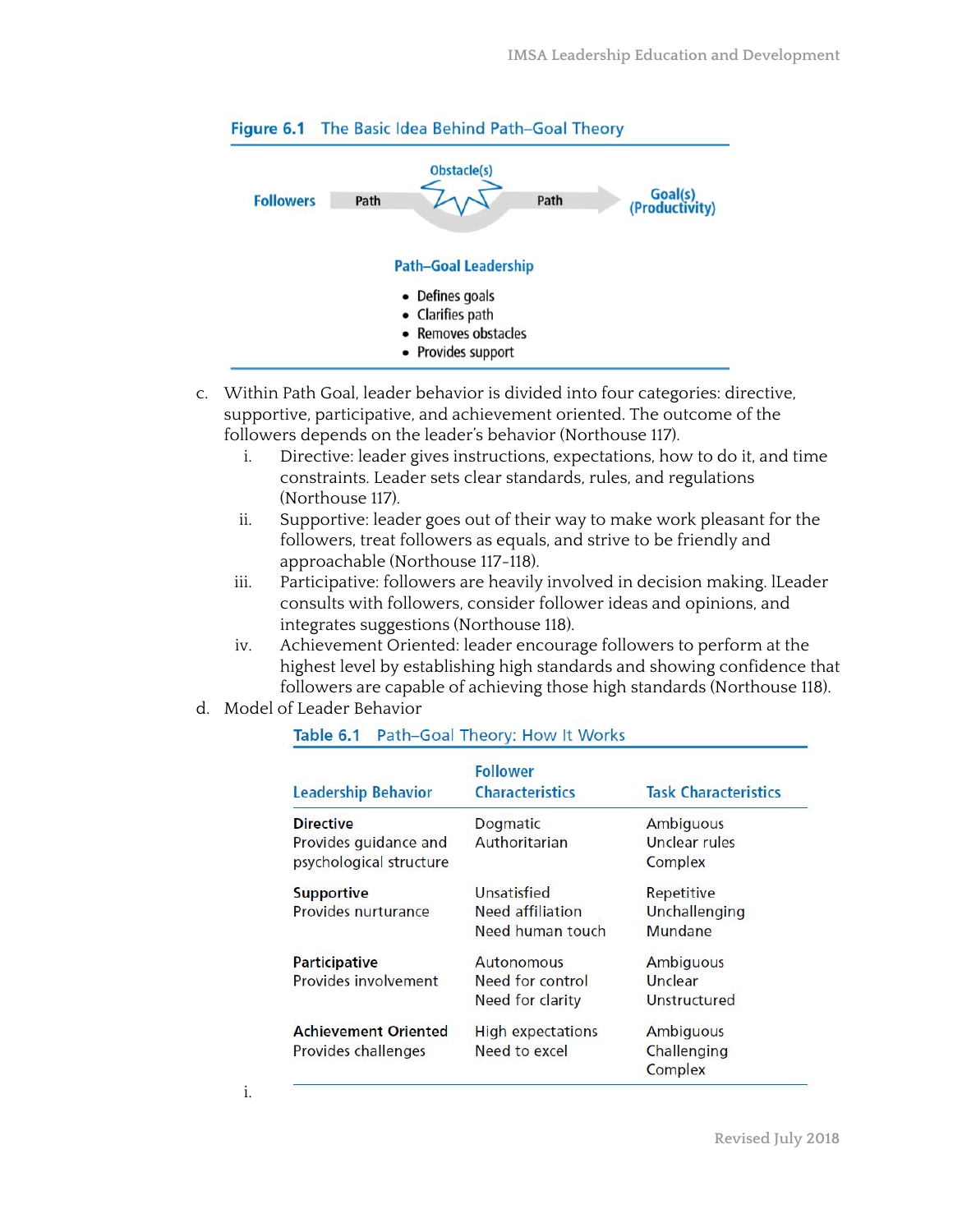# Examples of Servant Leadership

#### Jesus Christ (exact dates unknown)

#### **Resources:**

- 1. Pelican, Jaroslav Jan and Sanders. E. P., "Jesus." Encyclopedia Britannica, Encyclopedia Britannica, 21 August 2018. Accessed 24 June 2019.
- 2. "Feeding the Five Thousand." BibleGateway. Accessed 24 June 2019.
- 3. Chappell, Bill. "World's Muslim Popoulation will Surpass Christians this Century, Pew Says." The Two Way, National Public Radio, 2 Apr. 2015. Accessed 24 June 2019.

#### **CORE Crash Course (CCC):**

Whether you believe in Jesus or not, his role in the Christian faith is one of servant leadership. Jesus (also known as Jesus Christ, Jesus of Galilee, and Jesus of Nazereth), born in Bethlehem and crucified in Jerusalem, is believed by many to be the son of God, sent down to Earth to die for humanity's sins. Jesus was believed to be free of sin, and he performed many miracles and lived his life serving the people of the Middle East. He is believed to have done things like heal the sick, make the blind see, and raise the dead (Pelikan). One well known miracle, documented by all four of the gospels in the bible, is "The Feeding of the 5,000." Here, Jesus is presented with 5,000 hungry people, but only 5 loaves of bread and 2 fish. By a miracle, he is able to produce loaves and fish to feed all 5,000 people ("Feeding the Five Thousand"). Through his service, Jesus gained the support of many people throughout his life, and inspire more than 2 million people to dedicate their lives to service today (Chappell). **Discussion Questions:**

- 1. How do followers benefit from a servant leader?
- 2. Can you learn to be a servant leader or do you inherently seek (or inherently not seek) service?
- 3. How do you decide what actions are considered "service"?

#### Albert Schweitzer (1875-1965)

#### **Resources:**

1. "Albert Schweitzer Biographical." The Nobel Prize, The Nobel Foundation. Accessed 24 June 2019.

#### **CORE Crash Course (CCC):**

Albert Schweitzer studied philosophy and theology at the University of Strasbourg earning degrees in 1899 and 1900 respectively. In 1906 he published The Quest of the Historical Jesus, bringing him fame as a theological scholar. In 1905 he began studying medicine and earned his doctorate in 1913. From there, he founded a hospital in French Equatorial Africa. After spending a brief amount of time in an internment camp as a prisoner of war (sent in 1917, released 1918), he spent the remainder of his life in French Equatorial Africa, expanding the hospital to 70 buildings which could care for 500 patents at a time. On top of being a doctor and surgeon at the hospital, Schweitzer was a pastor, administrator of his village, author, and musician. As a doctor, surgeon, and pastor, his leadership is characterized by his dedication to serving others and his community ("The Nobel Prize"). **Discussion Questions:**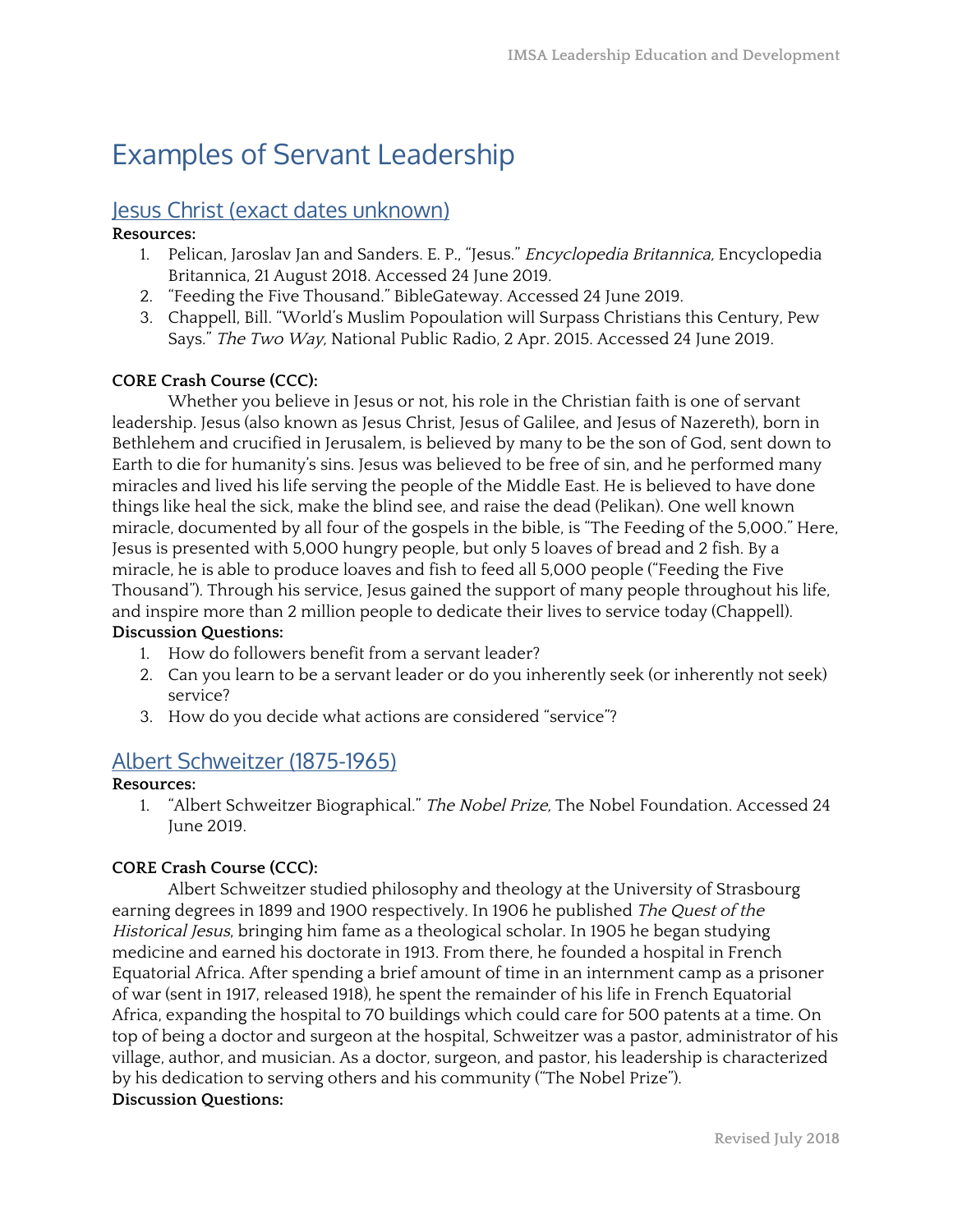- 1. If you do not intend to be a leader and are instead focused on service (servant leadership) are you still a leader?
- 2. Are there situations where servant leadership would not be successful?
- 3. Can there be situations where there are two leaders, a servant leader and a second, more obvious leader?
	- a. If so how would this dynamic play out?

# Examples of Path-Goal Leadership

#### Columbia Records (1887-Present)

#### **Resources:**

- 1. "Columbia Records." Sony Music Entertainment. Accessed 24 June 2019.
- 2. "Artists." Columbia Records. Accessed 24 June 2019.
- 3. Baumbauch, Robert. "Hail, Columbia". Intertique, 1998.
- 4. Thill, Scott. "June 21, 1948: Columbia's Microgroove LP Makes Albums Sound Good". WIRED, 2010.
- 5. Women in Music Overcoming Obstacles and Taking Career Control. https://www.libertyparkmusic.com/women-music-metoo-iwd/. Accessed 18 July 2019.

#### **CORE Crash Course (CCC):**

Columbia Records, founded in 1887, is a record label of Sony Music Entertainment ("Columbia Records"). In the 1940s, they created the innovative LP (Long-Players) records, which extended the play time (Thill). Columbia Records has signed well known artists such as Beyonce, Frank Sinatra, and John Mayer. For example, Columbia Records have a significant role in allowing Beyoncé to advertise her music without hurdles and attain her goal of educating others about feminism and the Black Lives Matter movement.As a record label, they cater to the individual artists and their needs in order to bring the artist success. In terms of their relationship with the public, they keep an open line of communication (participative leadership) and in the early 1900's were able to lower prices (Baumbauch).

#### **Discussion Questions:**

- 1. Does motivation matter for leadership?
	- a. In the case of Columbia Records, the motivation for making artists successful and catering to the people is to benefit Columbia Records

#### Steve Jobs (1955-2011)

#### **Resources:**

- 1. "Steve Jobs Timeline of the Former CEO." The Telegraph, 6 Oct. 2011. Accessed 24 June
- 2. 2019.
- 3. Newcomb, Alyssa. "Apple is worth \$1 trillion." NBC News, 4 Aug. 2018. Accessed 24 June 2019.
- 4. Isaacson, Walter. "The Real Leadership Lessons of Steve Jobs." Harvard Business Review, 2012. Accessed 24 June 2019.

#### **CORE Crash Course (CCC):**

Steve Jobs was the co-founder and CEO of Apple until shortly before his death in 2011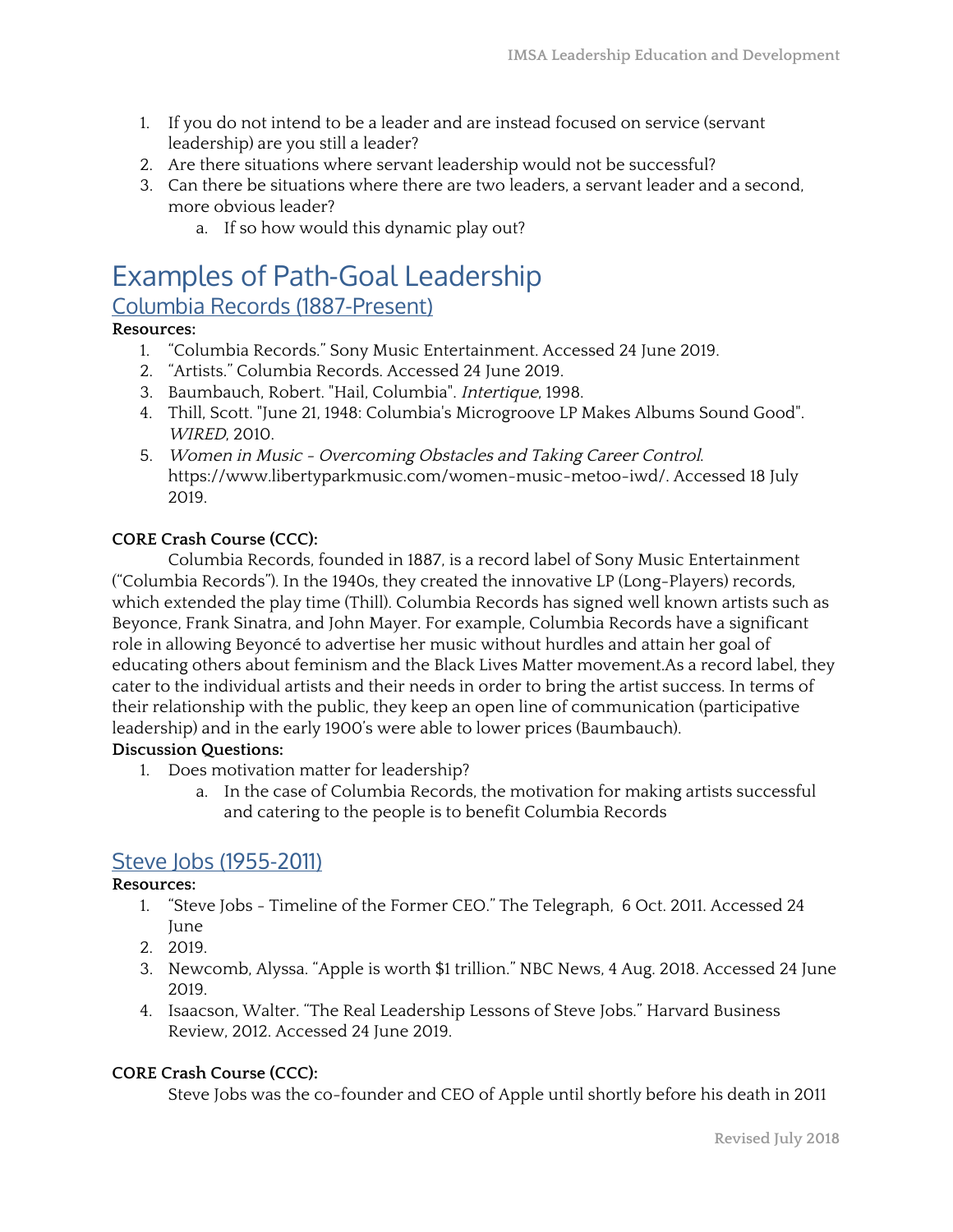("Steve Jobs"). He was able to take a project started in his garage and transform it into the company that is worth 1 trillion dollars today (Newcomb). His organization and command of the people around him is what allowed Apple to be so successful. Jobs was often criticized for being too brutal on the people that worked for him, and in response he said, "Look at the results, these are all smart people I work with, and any of them could get a top job at another place if they were truly feeling brutalized. But they don't." On top of that, Jobs's main focus was staying focused. He only allowed the company to work on a few projects at a time, motivating employees to stay focused but also fight for their projects to be the best. As a leader in the company, Jobs knew how hard he could push his employees and what kind of things would get them to get their best work done (Isaacson).

#### **Discussion Questions:**

- 1. How far can a leader go to motivate their team?
	- a. Is coercive power effective? Is it right to use to motivate a group?
- 2. In path-theory, what is the importance of the balance between the extent of a leader's achievement-oriented behavior and the followers' health?
	- a. Is it ethical to compromise the health of the followers in order to achieve a goal?
- 3. Is there any type of leadership style that is better than the others? Or is there a situation in which Servant Leadership is better than others?

# Facilitation Notes

1. Write the opening quote on the board as a point of discussion if it suits your class dynamics.

## Activities

#### Introducing Path Goal Theory

**Materials:** 2 (or more) blindfolds

**Directions:** Rearrange the chairs and tables so that it would be hard to get anywhere. Pick 4 volunteers from the class, two to be blindfolded and two to help. Choose a starting point and an ending point (ex. Corner of the room to the door). Pair the 4 volunteers so that one partner has a blindfold and the other does not. The goal of the partners is to get the blindfolded partner across the room. The catch is, the partner that is doing the guiding can not touch the blindfolded partner (do ask the class to be quiet for the duration of the activity). Whoever reaches the end point first wins.

Most likely, the partner will try to guide the blindfolded person using just their words. At the conclusion of the activity, help the class analyze the actions of the volunteers and reveal that it would have been much easier if the guiding partner had just moved the chairs and tables out of their partner's way. Use this discussion to segway into path goal theory.

### An Introduction to Servant Leadership (5-10 min)

**Purpose:** The purpose of this activity is to introduce students to servant leadership using an IMSA edition of the "Dollar Value" game with some small modifications.

**Materials:** 5 sheets of paper, 5 pens/pencils (assuming there are 5 groups of 4 students)